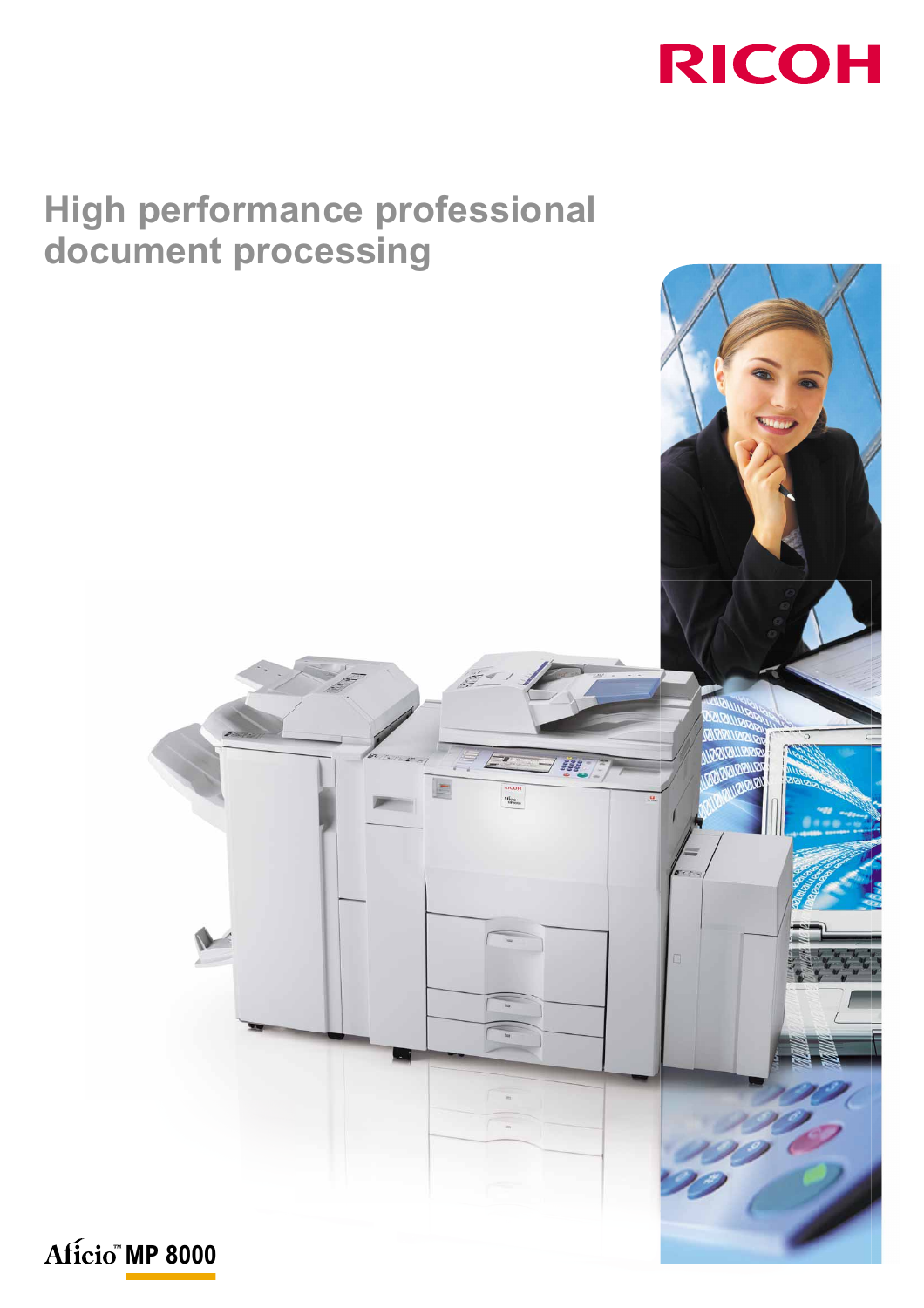# **Reliable and future-proof reprographic document production**

With competition becoming more intense and job specifications more complicated, the ability to meet your customer's every demand is crucial. Ricoh's Aficio™MP 8000 has what it takes: high speed on-demand productivity, extensive finishing and superb reliability. To meet the highest demands of central reprography, print for pay and data centres, virtually any type of professional output is possible. This smart multifunctional system is designed to integrate with your existing infrastructure and handle your workflow from start to finish. With maximum security and superior customisation possibilities, your capabilities will go beyond traditional document processing. The Aficio™MP 8000: a future-proof investment for new levels of productivity.

• Reliable production at 80 pages per minute.

- Double-sided originals scanned in one single pass.
- Easy user interface for remote operation and monitoring.
- Simplified display mode.
- Superior finishing: cover insertion, folding, stapling, punching and booklet making.
- Excellent durability thanks to long life components.

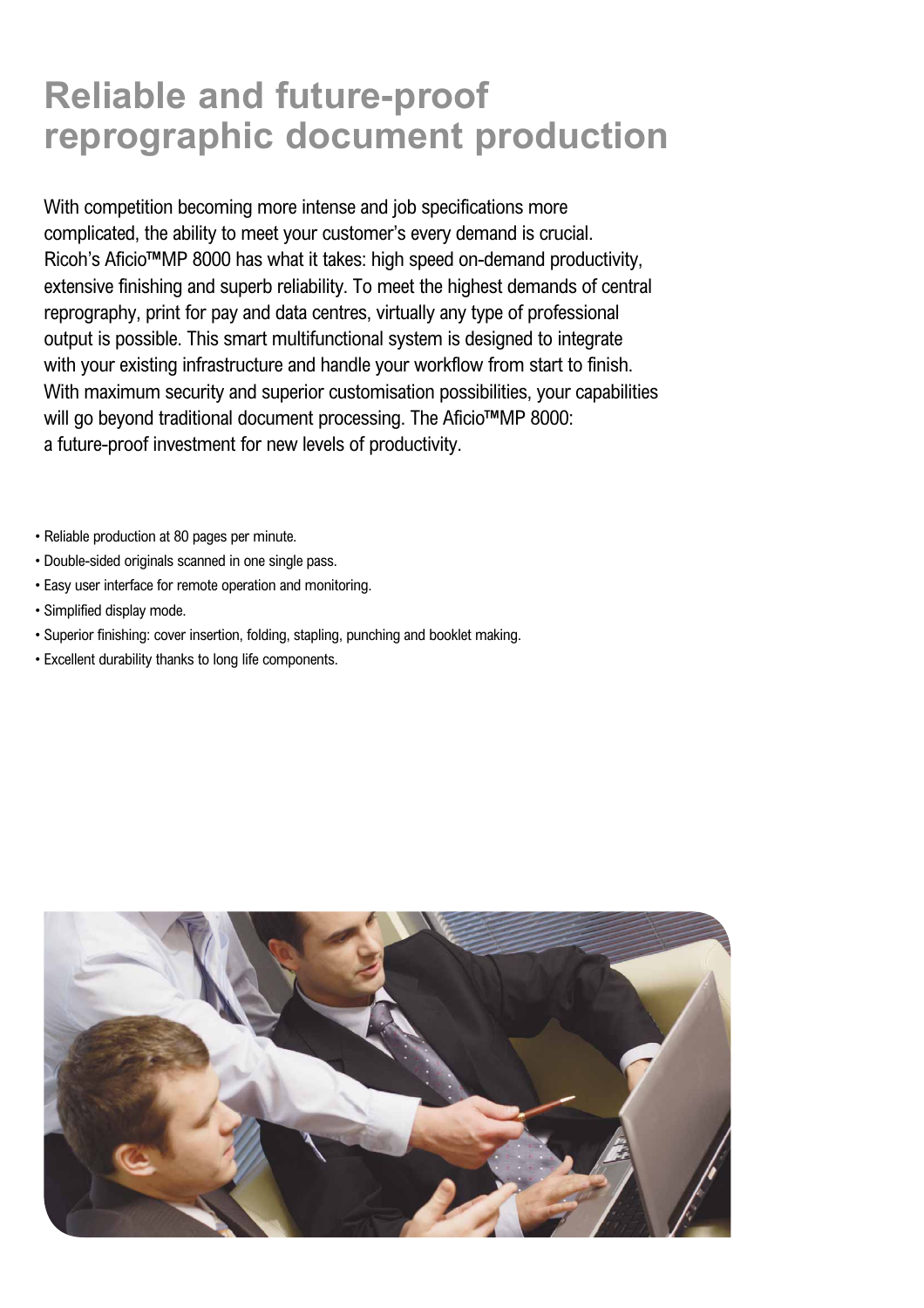# **Process more documents in less time with the greatest ease**

Streamlining your fast paced production workflow is made easy with the Aficio™MP 8000. Uniting the most complete capabilities on the market today, it is designed to simplify the way you work and make document production a far more efficient process. Intuitive operation, continuous high quality output and total integration: exceptional performance all round.

## **Intuitive operation**

The simple answer to complex jobs: that is what the MP 8000 offers you. No need to study complicated manuals or become a computer expert. This device takes the complexity out of any print, copy or scan job. Via the large operator friendly touch panel, one click printing interface and easy address selection, easy operation is guaranteed. All functionalities are intuitively available and easily accessible, while operation is made even easier with the 'simplified' display mode.

### **The best possible print quality**

Provide the highest image quality on the market and your customers are bound to be impressed. With a 1,200 x 1,200 dpi output resolution, you are guaranteed impeccable prints and copies at all times. For that ultimate quality touch, five original modes and three image adjustments are available.



**An uninterrupted workflow for any job** Regardless of the size or complexity of the job, the Aficio™MP 8000 keeps your productivity at its peak. Paper is available from up to four different trays, including a 4,000-sheet large capacity tray. To maximise uptime, you can even add paper while the system is in use.



**A3** chart



#### **Out of the ordinary output: z-folding & streampunching**

Offer your clients the possibility to include A3 charts and tables in their A4 documents. The MP 8000's z-fold option allows you to do so in a neat and handy way. To prepare for industry standard document binding, the unique GBC StreamPunch™ III provides rock solid punching for up to nine popular binding styles.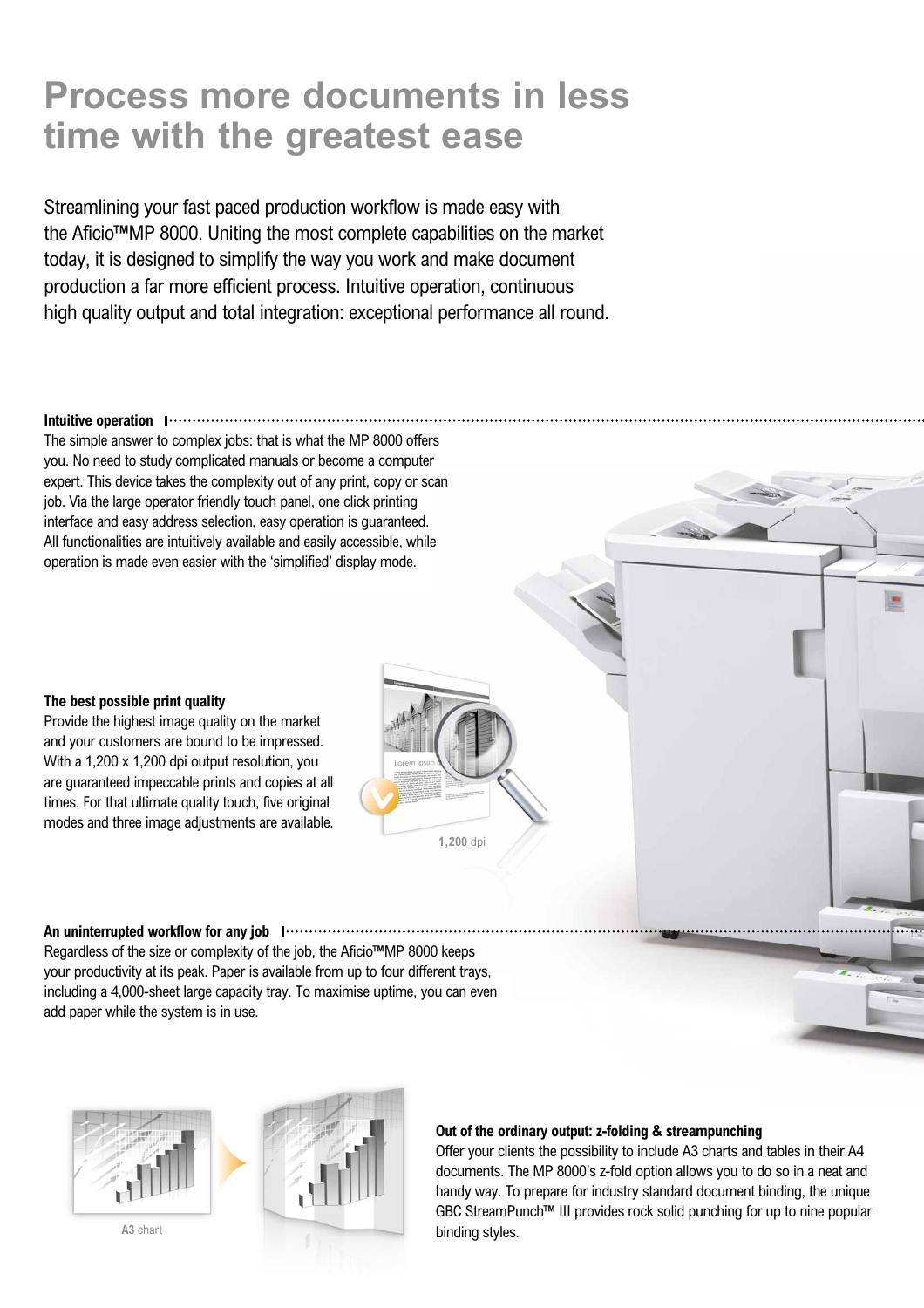



 $\alpha$ 

Aficio

## **Intelligently store jobs for on-demand printing**

Scan documents to cleverly store and re-use them for fast on-demand printing. You can even scan to e-mail in case you want to provide clients with digital proofs.

### **A streamlined production workflow**

To help you meet current as well as future production needs, Ricoh offers a suite of progressive software solutions\*.

- Turn print jobs into efficient & time saving tasks with (web based) job ticketing.
- Increase control thanks to advanced print queue management.
- Edit, enhance, merge & manage documents from the network or your desktop.
- Easily enable intelligent mainframe data stream printing.
- Track costs via a wide variety of cost accounting & billing options.
- Route jobs automatically to the most suitable and efficient device.
- SCS/IPDS printing, full mySAP<sup>™</sup> ERP and IBM<sup>®</sup> System i5™ printing functionality.

\* Ask your Ricoh sales representative for more information about these solutions.

#### **Run your customer specific applications**

Featuring the unique Embedded Software Architecture™, an innovative Java™ (J2ME™) compatible software platform, Aficio™ devices allow for the most extensive customisation possibilities around. By running specific key applications on your Aficio™ device, you obtain total integration in your corporate infrastructure.



### **With regards to the environment**

Like all Ricoh products, the Aficio™MP 8000 reflects Ricoh's commitment to the environment with the usage of toxic free materials and minimum emissions. Advanced new power saving modes underscore our ecological leadership and urge you as well as us to become more environmentally aware.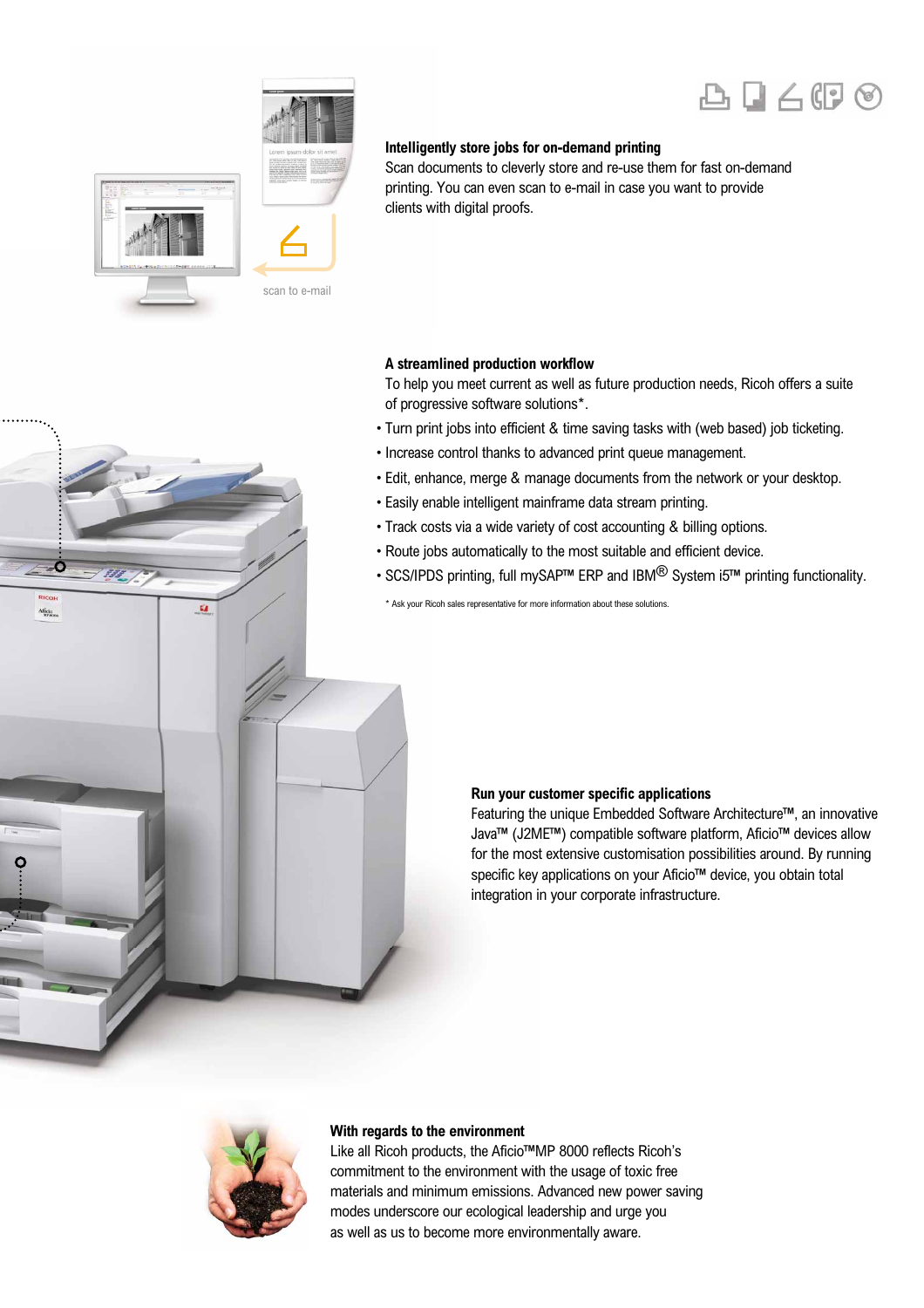# **Unparalleled repro productivity**

**Your need to produce consistently fast turnaround largely depends on the reliability of your devices. Built to cope with any operator's tight schedule, the robust Aficio™MP 8000 will not let you down. Feed your originals and let the system run without continuously attending it.**

- Designed for maximum uptime and high duty cycles.
- No need for frequent interventions.
- Remote monitoring from your desk.

## **Ample productivity for daily jobs and peak loads**

With the Aficio™MP 8000 you have the power to meet any demand instantly. Waiting time is history as the system only requires 60 seconds to warm up and generates your output at 80 pages per minute. The system intelligently switches to the next paper tray when the one in use runs out. Thanks to its massive 8,300-sheet paper capacity, you can continue with other tasks leaving your extensive print runs to the MP 8000.

- Duplexing as fast as simplex printing.
- Single pass scanning of double-sided originals.
- Doubled output speed by connecting two systems to cope with peak loads.

## **Extensive online finishing**

Despite its compact appearance, the Aficio™MP 8000 brings everything you need to create a wide range of applications and increase your revenue in the long run.

- Professionally staple and/or punch sets.
- Facilitate industry standard wire-binding.
- Create A5 and A4 trimmed and square folded booklets on the fly.
- Conveniently mix A4 and A3 documents.

## **Maximum security built-in**

Protecting your and your clients' data against possible security threats is vital. Equipped with the latest security capabilities, the Aficio™MP 8000 guarantees your peace of mind without ever interrupting your workflow.

- •To avoid data theft and illegal copying of materials, all data is encrypted.
- Temporary data left on the system's Hard Disk Drive is overwritten using Data Overwrite Security Unit.
- Access restrictions via Windows® authentication and easy login/logout.
- Unauthorised copying of printed documents results in illegible output.